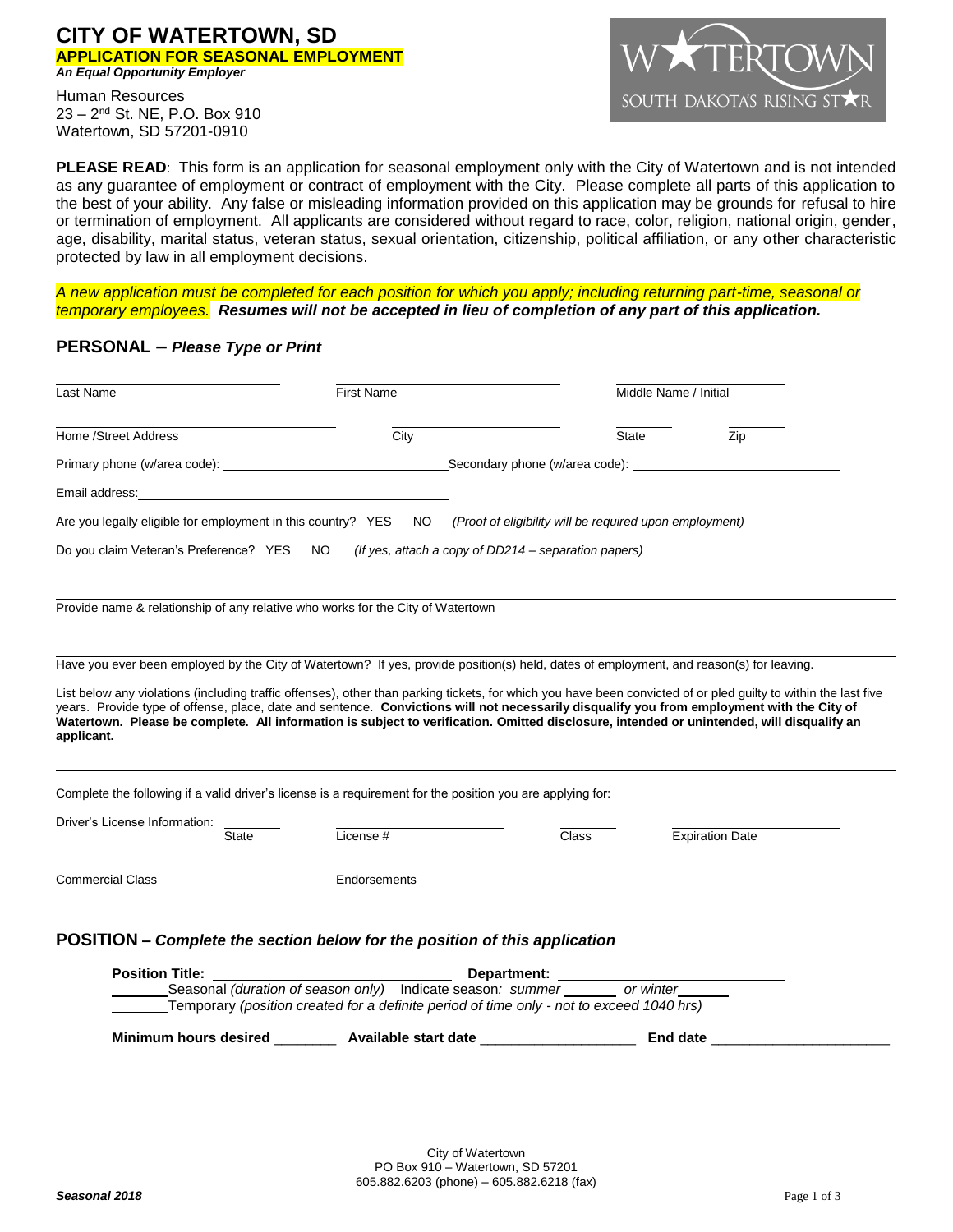## **EDUCATION AND TRAINING**

| School             | Name of School / Issuing Agency - | Did You    | Degree Received | Major & Minor Fields of Study           |
|--------------------|-----------------------------------|------------|-----------------|-----------------------------------------|
|                    | City & State                      | Graduate/  | or              |                                         |
|                    |                                   | <b>GED</b> | Years/Hours     |                                         |
|                    |                                   | (Yes / No) | Completed       |                                         |
| <b>High School</b> |                                   |            |                 | (No need to complete this area of study |
| or equivalent      |                                   |            |                 | for high school)                        |
|                    |                                   |            |                 |                                         |
| Vocational         |                                   |            |                 |                                         |
| Technical          |                                   |            |                 |                                         |
| College /          |                                   |            |                 |                                         |
| University         |                                   |            |                 |                                         |
| Other              |                                   |            |                 |                                         |
|                    |                                   |            |                 |                                         |
|                    |                                   |            |                 |                                         |

# **LICENSE OR CERTIFICATES**

| License or Certificate | <b>Issuing State</b> | License or Certificate No. | Expiration Date (if applicable) |
|------------------------|----------------------|----------------------------|---------------------------------|
|                        |                      |                            |                                 |
|                        |                      |                            |                                 |
|                        |                      |                            |                                 |

# **EMPLOYMENT RECORD (Last 7 years)**

| Beginning with your current or most recent employment, provide complete information. Use additional paper if necessary. |                              |                    |  |                                      |
|-------------------------------------------------------------------------------------------------------------------------|------------------------------|--------------------|--|--------------------------------------|
| Employer / Company                                                                                                      |                              | Address            |  |                                      |
|                                                                                                                         |                              |                    |  |                                      |
| Phone<br>Supervisor                                                                                                     |                              | Reason for Leaving |  |                                      |
|                                                                                                                         |                              |                    |  |                                      |
| Dates of Employment                                                                                                     |                              | Ending Wage/Salary |  | May we contact this employer? If NO. |
| From (Mo/Yr)<br>To (Mo/Yr)                                                                                              |                              |                    |  | please explain                       |
|                                                                                                                         |                              |                    |  |                                      |
| <b>Position Title</b>                                                                                                   | List Duties/Responsibilities |                    |  |                                      |
|                                                                                                                         |                              |                    |  |                                      |
| If you had supervisory responsibilities,                                                                                |                              |                    |  |                                      |
| please indicate how many individuals                                                                                    |                              |                    |  |                                      |
| you supervised:<br>or N/A                                                                                               |                              |                    |  |                                      |

| Employer / Company                                                                                            |                              | Address                   |                    |
|---------------------------------------------------------------------------------------------------------------|------------------------------|---------------------------|--------------------|
| Phone                                                                                                         | Supervisor                   |                           | Reason for Leaving |
| Dates of Employment<br>From (Mo/Yr)<br>To (Mo/Yr)                                                             |                              | <b>Ending Wage/Salary</b> |                    |
| <b>Position Title</b>                                                                                         | List Duties/Responsibilities |                           |                    |
| If you had supervisory responsibilities,<br>please indicate how many individuals<br>you supervised:<br>or N/A |                              |                           |                    |

| Employer / Company                                                                                            |                              | Address                   |                    |
|---------------------------------------------------------------------------------------------------------------|------------------------------|---------------------------|--------------------|
| Phone                                                                                                         | Supervisor                   |                           | Reason for Leaving |
| Dates of Employment<br>From (Mo/Yr)<br>To (Mo/Yr)                                                             |                              | <b>Ending Wage/Salary</b> |                    |
| <b>Position Title</b>                                                                                         | List Duties/Responsibilities |                           |                    |
| If you had supervisory responsibilities,<br>please indicate how many individuals<br>you supervised:<br>or N/A |                              |                           |                    |
| City of Watertown                                                                                             |                              |                           |                    |